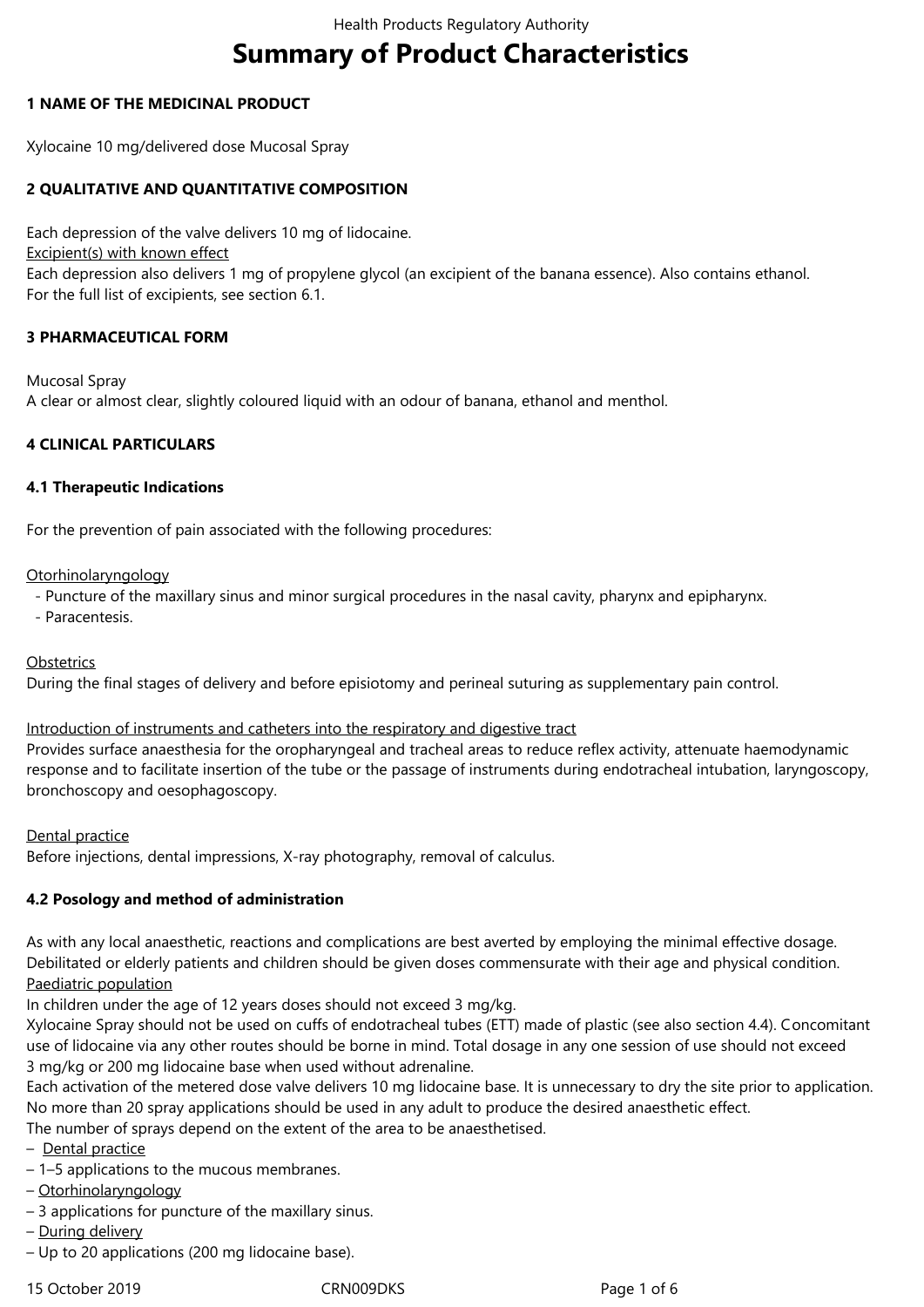## Health Products Regulatory Authority

- Introduction of instruments and catheters into the respiratory and digestive tract
- Up to 20 applications (200 mg lidocaine base) for procedures in pharynx, larynx, and trachea.

## **4.3 Contraindications**

Hypersensitivity to the active substance, to any of the excipients listed in section 6.1 or to local anaesthetics of the amide type.

## **4.4 Special warnings and precautions for use**

Excessive dosage, or short intervals between doses, may result in high plasma levels and serious adverse effects. Absorption from mucous membranes is variable but is especially high from the bronchial tree. Such applications may therefore result in rapidly rising or excessive plasma concentrations, with an increased risk of toxic symptoms, such as convulsions. Xylocaine Spray should be used with caution in patients with wounds or traumatised mucosa in the region of the proposed application. A damaged mucosa will permit increased systemic absorption. The management of serious adverse reactions may require the use of resuscitative equipment, oxygen and other resuscitative drugs (see section 4.9).

In paralysed patients under general anaesthesia, higher blood concentrations may occur than in spontaneously breathing patients. Unparalysed patients are more likely to swallow a large proportion of the dose which then undergoes considerable first-pass hepatic metabolism following absorption from the gut.

The oropharyngeal use of topical anaesthetic agents may interfere with swallowing and thus enhance the danger of aspiration. This is particularly important in children because of their frequency of eating. Numbness of the tongue or buccal mucosa may increase the danger of biting trauma.

If the dose or site of administration is likely to result in high blood levels, lidocaine, in common with other local anaesthetics, should be used with caution in the following patients who will require special attention to prevent potentially dangerous side effects:

- Patients with epilepsy.
- Patients with cardiovascular disease and heart failure.
- Patients with impaired cardiac conduction or bradycardia.
- Patients with severe renal dysfunction.
- Patients with impaired hepatic function.
- Patients in severe shock.
- The elderly and patients in poor general health.

# Avoid contact with the eyes.

Patients treated with antiarrhythmic drugs class III (e.g. amiodarone) should be under close surveillance and ECG monitoring considered, since cardiac effects may be additive.

Xylocaine Spray should not be used on cuffs of endotracheal tubes (ETT) made of plastic. Lidocaine base in contact with both PVC and non-PVC cuffs of endotracheal tubes may cause damage to the cuff. This damage is described as pinholes, which may cause leakage that could lead to pressure loss in the cuff.

Xylocaine Spray is probably porphyrinogenic and should only be prescribed to patients with acute porphyria on strong or urgent indications. Appropriate precautions should be taken for all porphyric patients.

# **4.5 Interaction with other medicinal products and other forms of interactions**

Lidocaine should be used with caution in patients receiving other local anaesthetics or agents structurally related to amide-type local anaesthetics e.g. antiarrhythmics such as mexiletine since the toxic effects are additive.

Specific interaction studies with lidocaine and antiarrhythmic drugs class III (e.g. amiodarone) have not been performed, but caution is advised (see also section 4.4).

Drugs that reduce the clearance of lidocaine (e.g. cimetidine or beta-blockers) may cause potentially toxic plasma concentrations when lidocaine is given in repeated high doses over a long time period. Such interactions should therefore be of no clinical importance following short term treatment with lidocaine (e.g. Xylocaine Spray) at recommended doses.

# **4.6 Fertility, pregnancy and lactation**

## **Pregnancy**

There is no or inadequate evidence of safety of the drug in human pregnancy but it has been in wide use for many years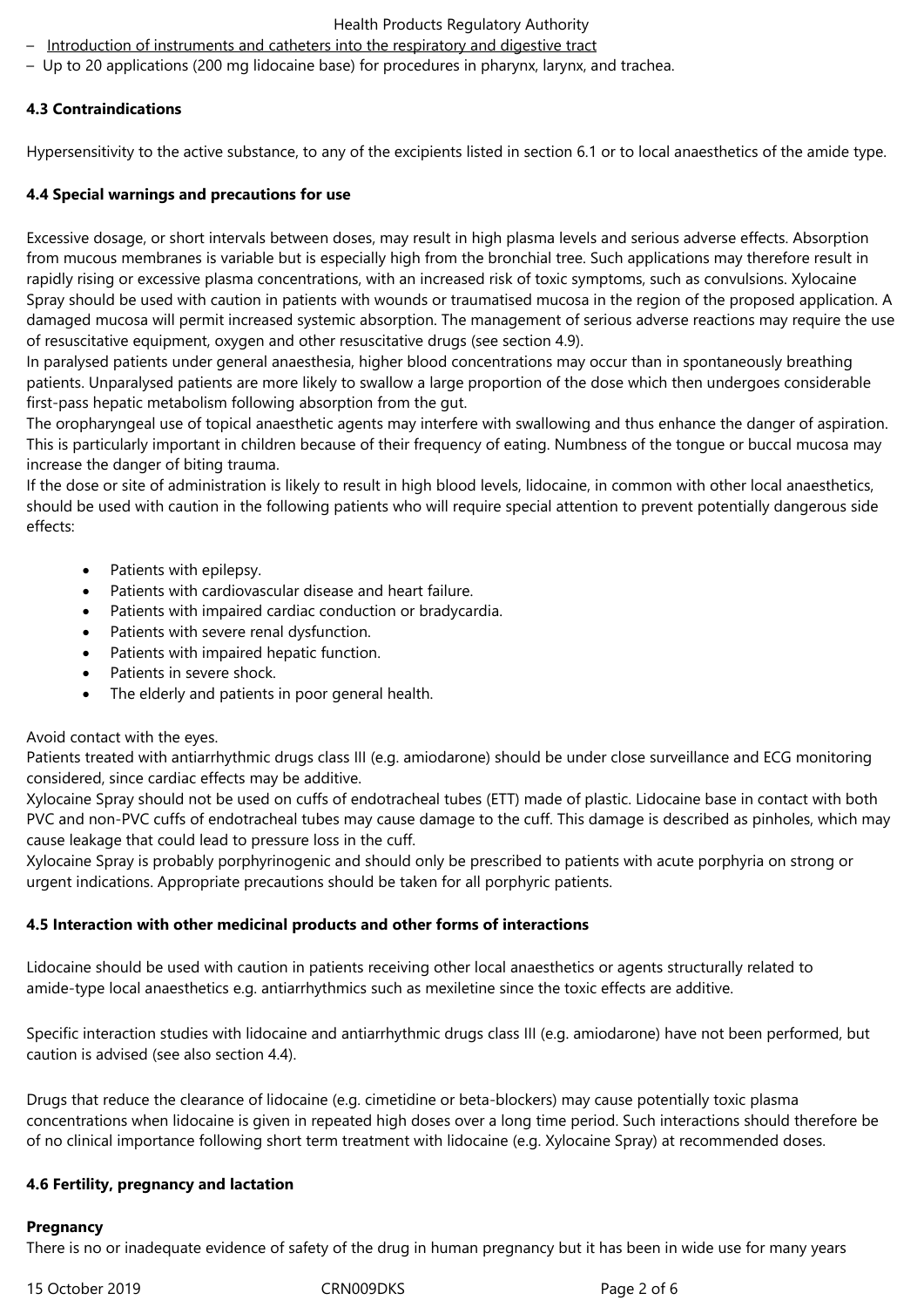#### **Breast-feeding**

Lidocaine enters the mother's milk, but in such small quantities that there is generally no risk of the child being affected at therapeutic dose levels.

## **4.7 Effects on ability to drive and use machines**

Xylocaine Spray has minor influence on the ability to drive and use machines. Depending on the dose, local anaesthetics may have a very mild effect on mental function and may temporarily impair locomotion and co-ordination.

## **4.8 Undesirable effects**

Frequencies are defined as very common (≥1/10), common (≥1/100 to <1/10), uncommon (≥1/1,000 to <1/100), rare (≥1/10,000 to<1/1,000), very rare (<1/10,000) or not known (cannot be estimated from the available data).

| <b>System Organ Class</b>                       | <b>Frequency Classification Adverse Drug Reaction</b> |                         |
|-------------------------------------------------|-------------------------------------------------------|-------------------------|
| Immune system disorders                         | Rare                                                  | Allergic reactions      |
| Nervous system disorders                        | Not known                                             | Loss of voice           |
| Respiratory, thoracic and mediastinal disorders | Not known                                             | Hoarseness, sore throat |

General disorders and administration site conditions Not known Application site irritation

Systemic adverse reactions are rare and may result from high plasma levels due to excessive dosage or rapid absorption (e.g. following application to areas below the vocal chords) or from hypersensitivity, idiosyncrasy or reduced tolerance on the part of the patient. Such reactions involve the central nervous system and/or the cardiovascular system.

CNS reactions are excitatory and/or depressant and may be characterised by nervousness, dizziness, convulsions, unconsciousness and possibly respiratory arrest. The excitatory reactions may be very brief or may not occur at all, in which case the first manifestations of toxicity may be drowsiness, merging into unconsciousness and respiratory arrest. Cardiovascular reactions are depressant and may be characterised by hypotension, myocardial depression, bradycardia and possibly cardiac arrest.

## **Reporting of suspected adverse reactions**

Reporting suspected adverse reactions after authorisation of the medicinal product is important. It allows continued monitoring of the benefit/risk balance of the medicinal product. Healthcare professionals are asked to report any suspected adverse reactions via:

HPRA Pharmacovigilance Earlsfort Terrace Dublin 2 Tel: +353 1 6764971 Fax: +353 1 6762517 Website: www.hpra.ie e-mail: medsafety@hpra.ie

# **4.9 Over[dose](http://www.hpra.ie/)**

## Acute s[ystemic toxicity](mailto:medsafety@hpra.ie)

Toxic reactions originate mainly in the central nervous and the cardiovascular systems.

Central nervous system toxicity is a graded response with symptoms and signs of escalating severity. The first symptoms are circumoral paraesthesia, numbness of the tongue, light-headedness, hyperacusis and tinnitus. Visual disturbance and muscular tremors are more serious and precede the onset of generalized convulsions. Unconsciousness and grand mal convulsions may follow, which may last from a few seconds to several minutes. Hypoxia and hypercarbia occur rapidly following convulsions due to the increased muscular activity, together with the interference with normal respiration. In severe cases apnoea may occur. Acidosis increases the toxic effects of local anaesthetics.

Cardiovascular effectsare only seen in cases with high systemic concentrations. Severe hypotension, bradycardia, arrhythmia and cardiovascular collapse may be the result in such cases.

15 October 2019 CRN009DKS Page 3 of 6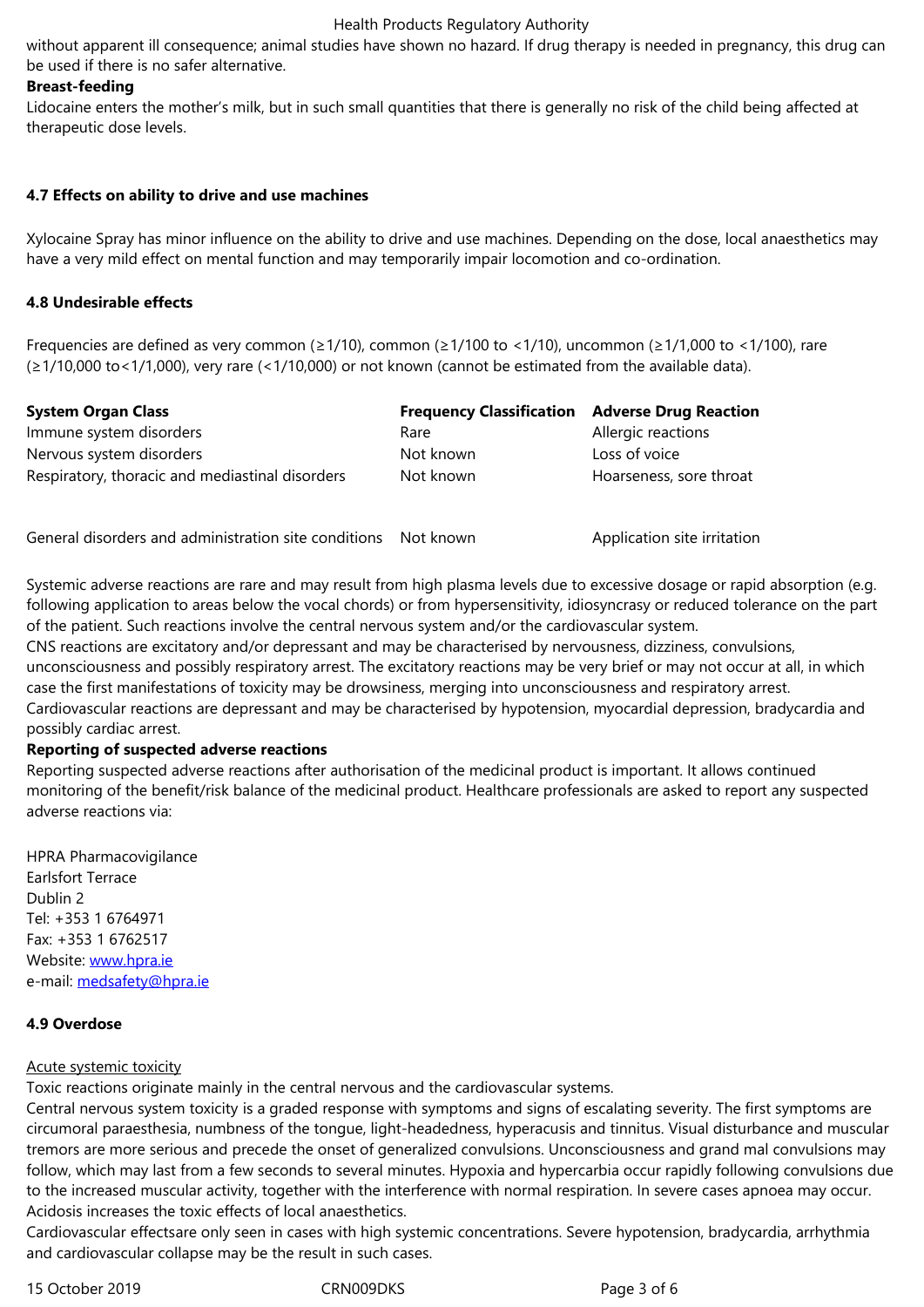#### Health Products Regulatory Authority

Cardiovascular toxic effects are generally preceded by signs of toxicity in the central nervous system, unless the patient is receiving a general anaesthetic or is heavily sedated with drugs such as a benzodiazepine or barbiturate.

Recovery is due to redistribution and metabolism of the local anaesthetic drug from the central nervous system. Recovery may be rapid unless large amounts of the drug have been administered.

# Treatment of acute toxicity

Treatment of acute toxicity should be instituted at the latest when twitches occur. The necessary drugs and equipment should be immediately available. The objectives of treatment are to maintain oxygenation, stop the convulsions and support the circulation. Oxygen must be given and, if necessary, assisted ventilation (mask and bag).

An anticonvulsant should be given i.v. if the convulsions do not stop spontaneously in 15–30 sec. Thiopentone sodium 1–3 mg/kg i.v. will abort the convulsions rapidly. Alternatively diazepam 0.1 mg/kg *bw* i.v. may be used, although its action will be slow. Prolonged convulsions may jeopardise the patient's ventilation and oxygenation. If so, injection of a muscle relaxant (e.g. succinylcholine 1 mg/kg *bw*) will facilitate ventilation, and oxygenation can be controlled. Early endotracheal intubation must be considered in such situations.

If cardiovascular depression is evident (hypotension, bradycardia), ephedrine 5–10 mg i.v. should be given and repeated, if necessary after 2–3 min.

Should circulatory arrest occur, immediate cardiopulmonary resuscitation should be instituted. Optimal oxygenation and ventilation and circulatory support as well as treatment of acidosis are of vital importance, since hypoxia and acidosis will increase the systemic toxicity of local anaesthetics.

Children should be given doses commensurate with their age and weight.

# **5 PHARMACOLOGICAL PROPERTIES**

# **5.1 Pharmacodynamic properties**

Pharmacotherapeutic group (ATC code): N01B B02

Lidocaine, like other local anaesthetics, causes a reversible blockade of impulse propagation along nerve fibres by preventing the inward movement of sodium ions through the nerve membrane. Local anaesthetics of the amide type are thought to act within the sodium channels of the nerve membrane.

Local anaesthetic drugs may also have similar effects on excitable membranes in the brain and myocardium. If excessive amounts of drug reach the systemic circulation rapidly, symptoms and signs of toxicity will appear, emanating from the central nervous and cardiovascular systems.

Central nervous system toxicity usually precedes the cardiovascular effects since it occurs at lower plasma concentrations. Direct effects of local anaesthetics on the heart include slow conduction, negative inotropism and eventually cardiac arrest.

# **5.2 Pharmacokinetic properties**

# **Absorption**

Lidocaine is absorbed following topical administration to mucous membranes, its rate and extent of absorption being dependent upon the concentration and total dose administered, the specific site of application, and duration of exposure. In general, the rate of absorption of local anaesthetic agents following topical application is most rapid after intratracheal and bronchial administration. Lidocaine is also well-absorbed from the gastrointestinal tract, although little of the intact drug appears in the circulation because of biotransformation in the liver.

# **Distribution**

The plasma protein binding of lidocaine is dependent on the drug concentration, and the fraction bound decreases with increasing concentration. At concentrations of 1 to 4 micrograms of free base per ml, 60 to 80 percent of lidocaine is protein-bound. Binding is also dependent on the plasma concentration of the alpha-1-acid glycoprotein. Lidocaine crosses the blood-brain and placental barriers, presumably by passive diffusion. **Biotransformation**

Lidocaine is metabolised rapidly by the liver, and metabolites and unchanged drug are excreted by the kidneys. Biotransformation includes oxidative N-dealkylation, ring hydroxylation, cleavage of the amide linkage and conjugation. N-dealkylation, a major pathway of biotransformation, yields the metabolites monoethylglycinexylidide and glycinexylidide. The pharmacological/toxicological actions of these metabolites are similar to, but less potent than, those of lidocaine. Approximately 90% of lidocaine administered is excreted in the form of various metabolites, and less than 10% is excreted unchanged. The primary metabolite in urine is a conjugate of 4-hydroxy-2,6-dimethylaniline. **Elimination**

15 October 2019 CRN009DKS Page 4 of 6 The elimination half-life of lidocaine following an intravenous bolus injection is typically 1.5 to 2 hours. Because of the rapid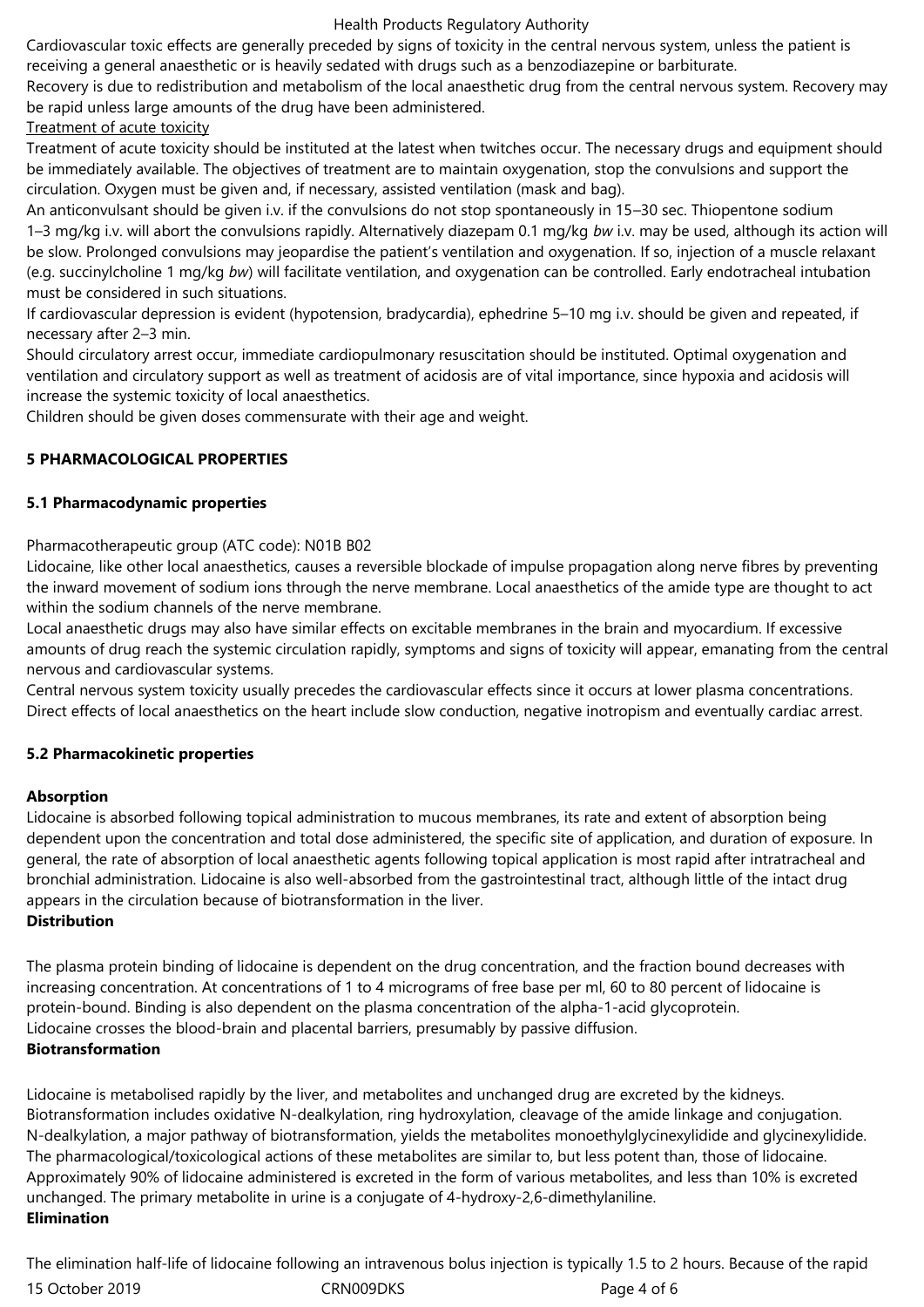#### Health Products Regulatory Authority

rate at which lidocaine is metabolised, any condition that affects liver function may alter lidocaine kinetics. The half-life may be prolonged two-fold or more in patients with liver dysfunction. Renal dysfunction does not affect lidocaine kinetics but may increase the accumulation of metabolites.

Factors such as acidosis and the use of CNS stimulants and depressants affect the CNS levels of lidocaine required to produce overt systemic effects. Objective adverse manifestations become increasingly apparent with increasing venous plasma levels above 6 micrograms free base per ml.

## **5.3 Preclinical safety data**

Genotoxicity tests with lidocaine showed no evidence of mutagenic potential. A metabolite of lidocaine, 2,6-xylidine, showed weak evidence of activity in some genotoxicity tests. The metabolite 2,6-xylidine has been shown to have carcinogenicity potential in preclinical toxicological studies evaluating chronic exposure. Risk assessments comparing the calculated maximum human exposure from intermittent use of lidocaine, with the exposure used in preclinical studies, indicate a wide margin of safety for clinical use.

## **6 PHARMACEUTICAL PARTICULARS**

## **6.1 List of excipients**

Ethanol (96%) Macrogol 400 Essence of Banana Levomenthol Saccharin Water purified

## **6.2 Incompatibilities**

Not applicable.

## **6.3 Shelf life**

3 years.

## **6.4 Special precautions for storage**

Do not store above 25°C. During storage at temperatures below +8°C precipitation may occur. The precipitate dissolves on warming up to room temperature.

## **6.5 Nature and contents of container**

A 50 ml Type I Ph. Eur. neutral glass spray bottle with a metering spray pump. The package includes a single use PP spray nozzle approximately 120mm long. Additional short spray nozzles are available separately.

The contents of the spray bottles are sufficient to provide approximately 500 sprays.

## **6.6 Special precautions for disposal and other handling**

The spray nozzle is bent to ensure correct spray function. Do not try to alter the shape as this could affect its performance. The nozzle must not be shortened, as it will affect the spray function. Nozzles should not be reused and should be discarded immediately after use. Any unused medicinal product or waste material should be disposed of in accordance with local requirements.

# **7 MARKETING AUTHORISATION HOLDER**

Aspen Pharma Trading Limited 3016 Lake Drive

15 October 2019 CRN009DKS Page 5 of 6